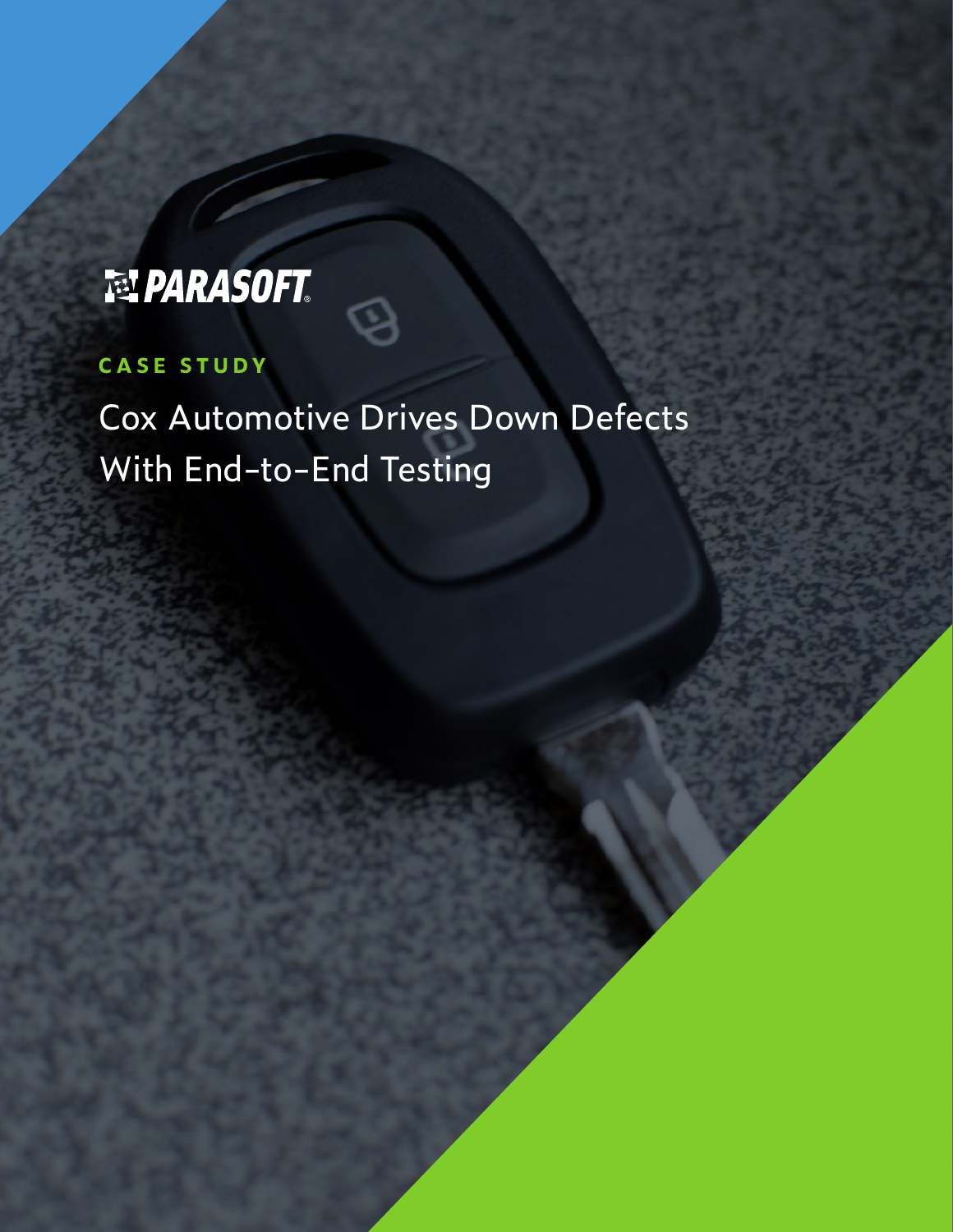### **OVERVIEW**

Cox Automotive provides the digital infrastructure for the new and used car market. They're the company behind well-known brands such as Kelley Blue Book, the Most Trusted Resource for used car pricing.

If you have bought a car, your dealer would have touched one of their components. Cox Automotive provides digital services for the buyer, the dealer, and the lender that make car buying, shopping, and servicing easy. They're the backbone of the industry.

Dealertrack, a subsidiary of Cox Automotive, provides accurate retail sales data that includes dealer management systems (DMS), sales and financing solutions, and complete vehicle registration and title management. Much like financial technology companies, Dealertrack is mission-critical with no room for failure or downtime.

**ESCAPED DEFECTS**

**<5%**

**SYSTEM AVAILABILITY** 

**REDUCED DOWNTIME** 

**URGENT DEFECTS AGING**

**<7 DAYS**

**+99.97%**

**>50%**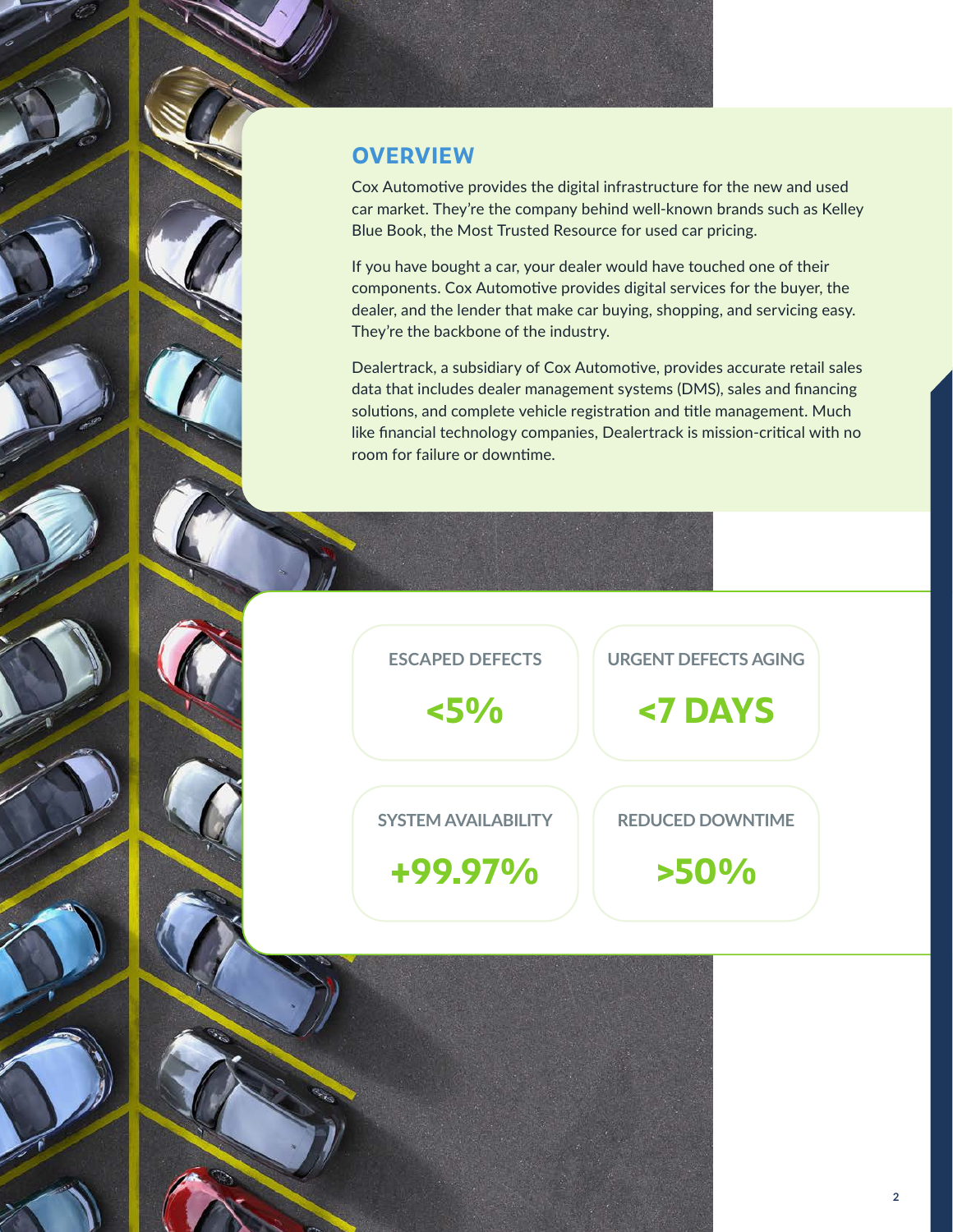## **THE CHALLENGE**

The biggest challenge for Cox Automotive, and Dealertrack in particular, is the sheer scale of the services they offer. Dealertrack services the entire car dealership network in North America from the time a customer enters a dealership and sits down with a salesperson, to financing, contracting and signing (online and in-store), registration and titling, to the delivery of the vehicle.

There's a large number of services at play and the dependencies inherent in such a complex system means that even small changes can have significant ripple effects in the entire system. The following diagram provides a top-level overview of the Dealertrack services and system architecture.



Transactional systems are by nature difficult to test. The Dealertrack application has many layers underneath including a lender network, application processing, contract processing, contract recoveries, and title management. All of this is designed in a manner for online and in-store purchases. The biggest challenge for adding features or updates was a large number of connections and integrations of new and legacy systems with no control over the availability of these dependencies. They must ensure that transactions are accurate and data is secure throughout the environment.

*Figure 1: A top-level view of Cox Automotive Dealertrack services architecture*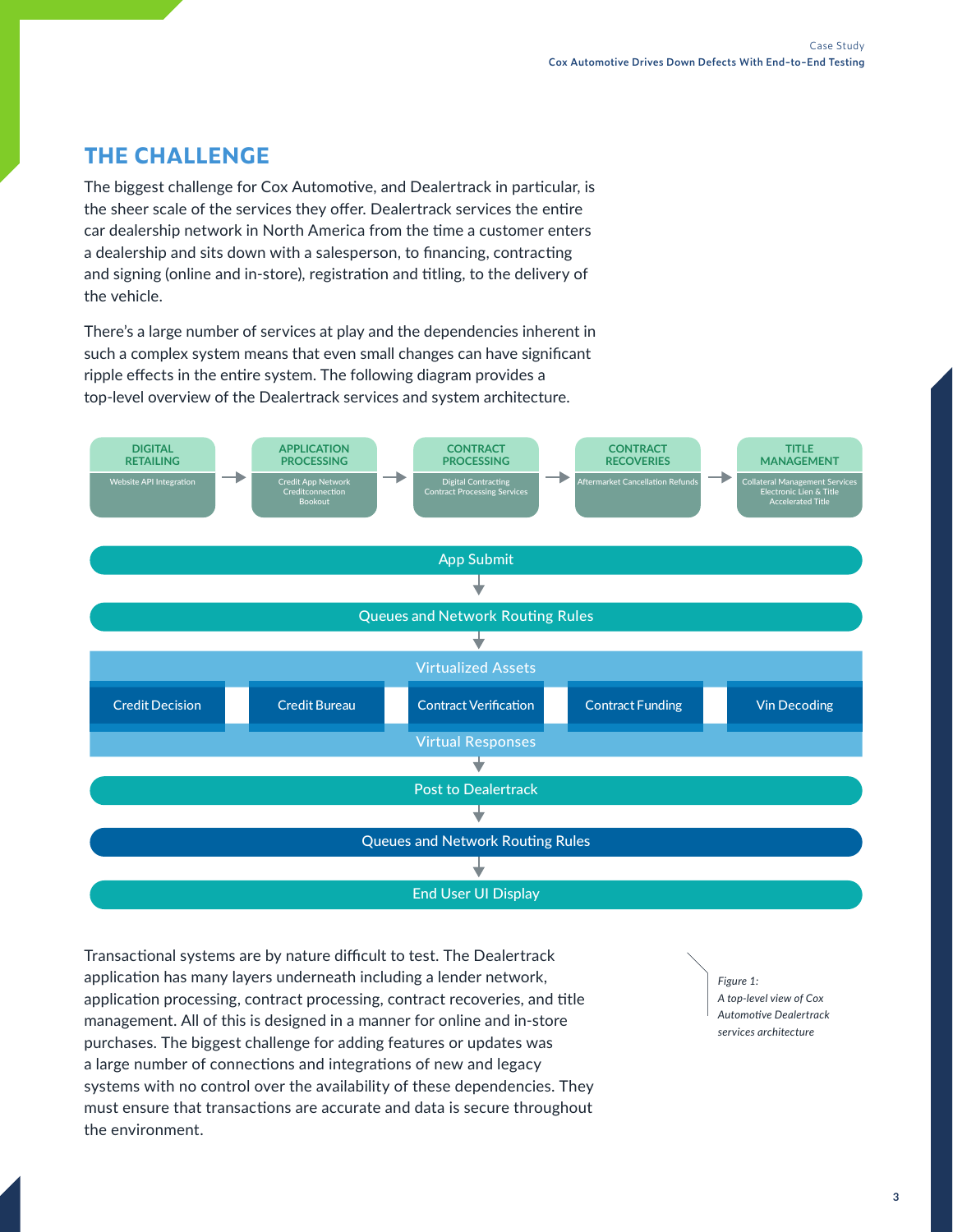*"I would call our challenge a 'perfect storm.' We have large data centers with numerous network segments—each containing thousands of servers, and many, many services. Our problem was we were having too many incidents, too much downtime, and many client issues to resolve."* 

—Roya Montazeri, Senior Director of Quality at Cox Automotive

In light of this perfect storm, Cox Automotive decided to attack it headon with a new quality initiative where they would focus on a single, achievable, key performance initiative (KPI). Rather than get caught up in tracking multiple KPIs, Cox Automotive chose to reduce escaped defects by 5%. Although a simple goal, it required rethinking their quality processes, particularly their end-to-end testing.



#### **THE APPROACH**

Service virtualization was a natural fit for Cox Automotive to help them achieve their goals. Given their mission-critical application and the sheer scale of their service offering, service virtualization allows them to isolate applications under development without affecting, or being affected by, the vast dependencies in the operating environment.

Before diving into service virtualization Cox Automotive needed to improve its testing practices as part of the new tool adoption. There was existing nonfunctional testing in some areas, but not others and there were inconsistencies. The same situation existed for performance testing.

The problem they faced was that although they had Agile processes and the tools to support it, they still needed more control and governance over their testing practice. Once their testing practice was in order, they'd move on to improving their test automation.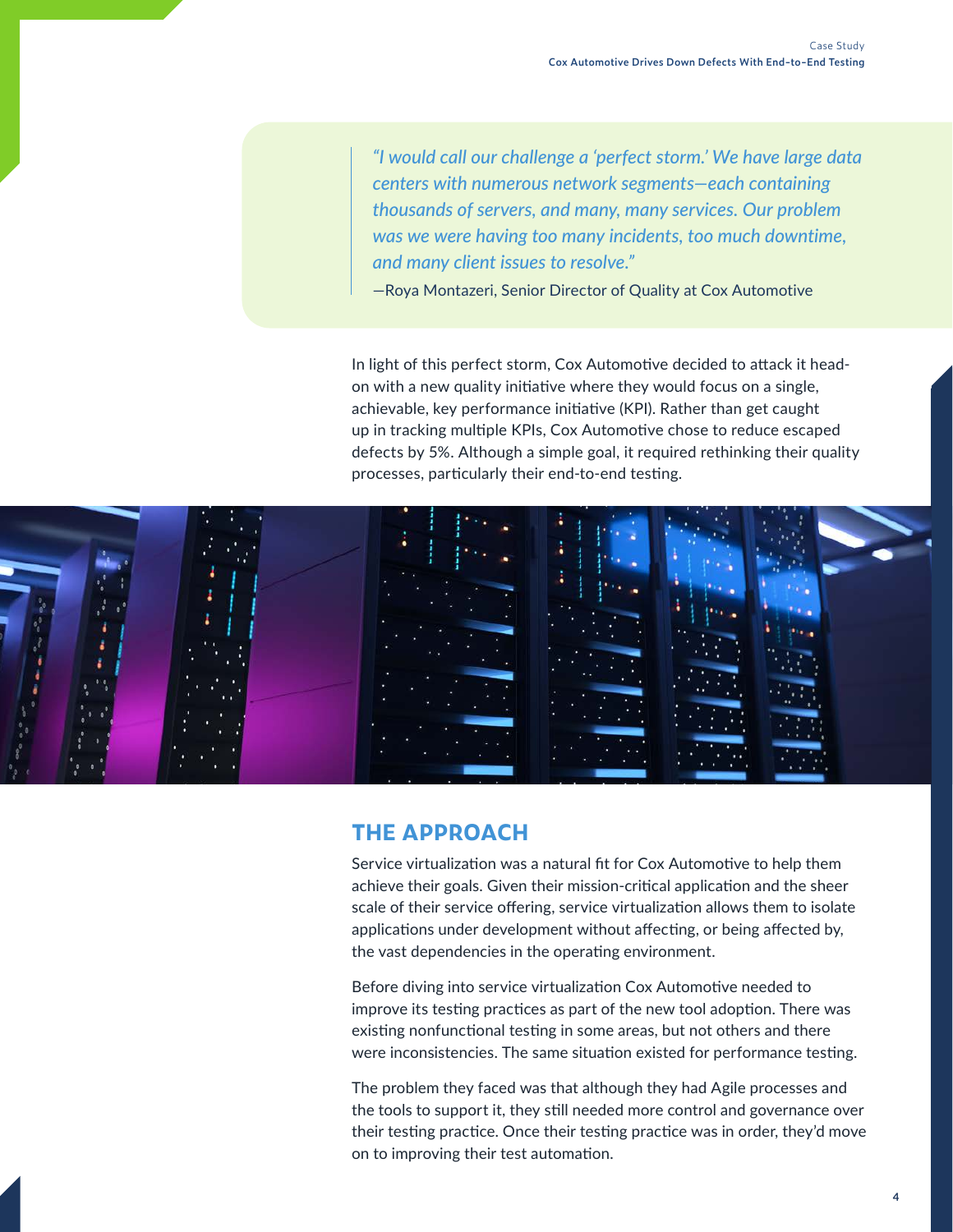## **THE SOLUTION**

Cox Automotive took a holistic approach to their goal of reducing their escaped defects by 5%. They put in the necessary quality controls and practices to improve their end-to-end functional and performance testing. They also improved their test and release management practices. Their test automation focus was clearly set on virtualization.

*"Virtualization was the best thing that could happen to us in the way that it enables us to test the right thing at the right time. We already had many automation tools and could have some ability to mimic component behavior, but it wasn't what we needed. We needed our virtualization services fast, because our problem was here and now, right in our lap."* 

—Roya Montazeri, Senior Director of Quality at Cox Automotive

Being able to isolate individual services allowed Cox Automotive to concentrate on the specific area of the application they wanted to test. They achieved buy-in from development, the people who faced these problems every day, by working with Parasoft on a small proof of concept (POC) that was a real-world slice of their test scenarios.

In some cases, the transition experienced bumps along the way. Not everyone had bought into the need for service virtualization. This was a case of training and familiarity with the concepts and tools. To remedy this, Cox Automotive created the center of excellence (COE) team to invest in service virtualization and the adoption of this new test automation capability across the organization.

Cox Automotive is using service virtualization for more than just testing. The implementation team is using these virtualized services to simplify the development of new features. They can also use these virtual services to help demonstrate new functionality to their clients.

## **THE RESULTS**

Parasoft assisted Cox Automotive with their POC and training rollout plan of service virtualization with Parasoft Virtualize delivered through online training for the team. By working directly with Parasoft, Cox Automotive was able to train their team and enable many teams across the organization.

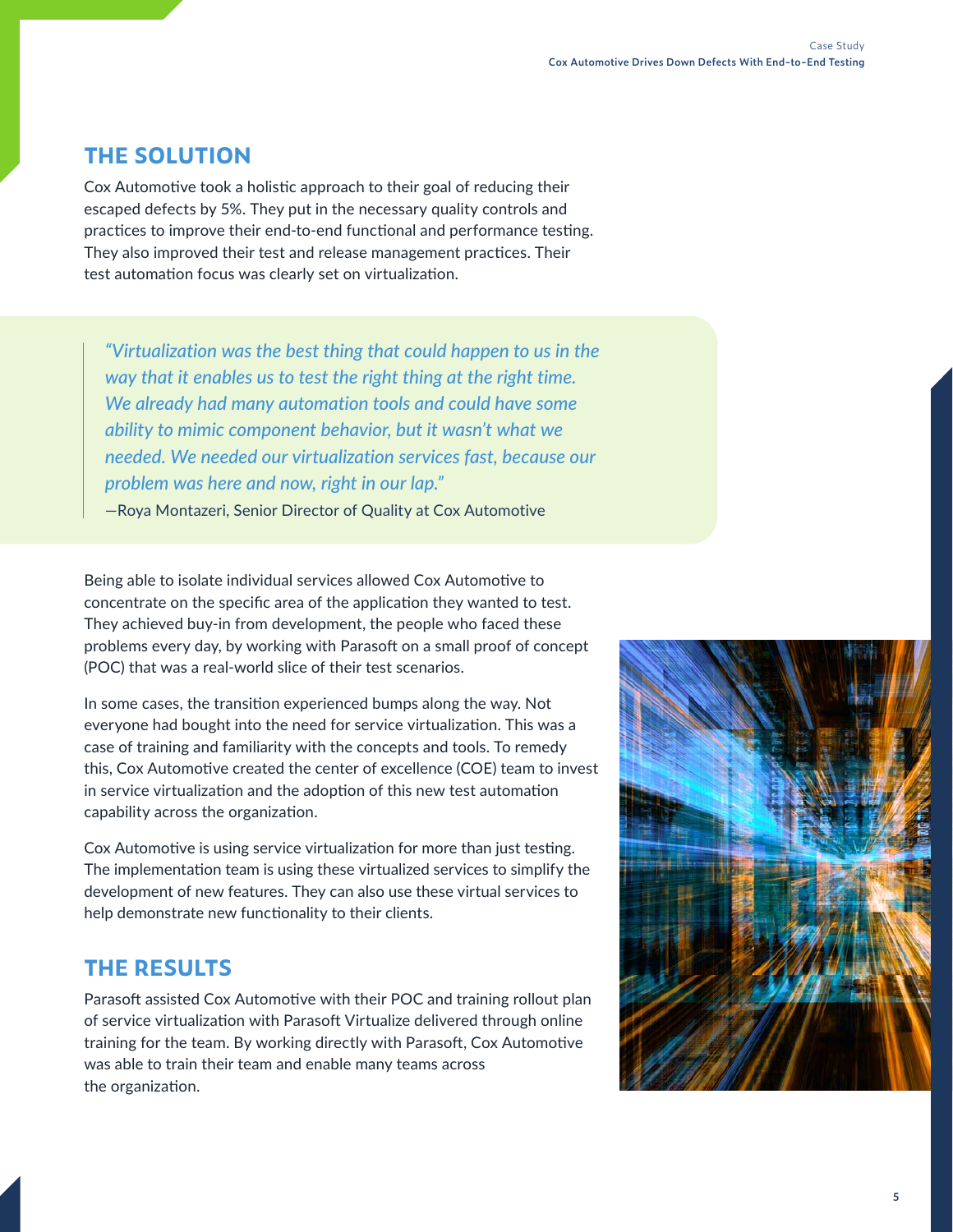Although the journey hasn't been easy for Cox Automotive, transforming their testing practice provided a lot of eye-opening information for the quality assurance team along with the development and implementation teams, and client services.

Once the organization was trained and up to speed on its service virtualization rollout, the return on its investment started to pay off. Components with higher and more mature use of Parasoft Virtualize already exceed their KPI of less than 5% escaped defects.

They were so successful that Cox Automotive is adjusting this KPI for the upcoming year. By addressing the overall process and improving the resilience of their platform, they significantly reduced downtime and defects.

*"We totally achieved our escaped defect KPI, same with our defect aging goal of no more than seven days to respond to urgent defects. When it comes to our availability, we really are at 99.97%. So, I will say, yes, we achieved and accomplished our goals through a true partnership with Parasoft."* 

—Roya Montazeri, Senior Director of Quality at Cox Automotive

So, mission accomplished for Cox Automotive. They still have more work to do as they migrate their many legacy services and components that need better testing processes. As they continue to add and update services, they are proactively thinking about how each service needs to be virtualized during the development cycle. Cox Automotive has cultivated a test-first approach toward software development and instilled a disciplined process to scale testing end-to-end and ensure their continued success across the whole practice.

*"Today, our virtual assets are as important as our code."*  —Roya Montazeri, Senior Director of Quality at Cox Automotive

Cox Automotive views their investment in positive terms to the point where they consider their virtual assets as important as code. The Cox Automotive team appreciates that Parasoft has a long-term roadmap that enables them to support and sustain their virtual assets for years to come.